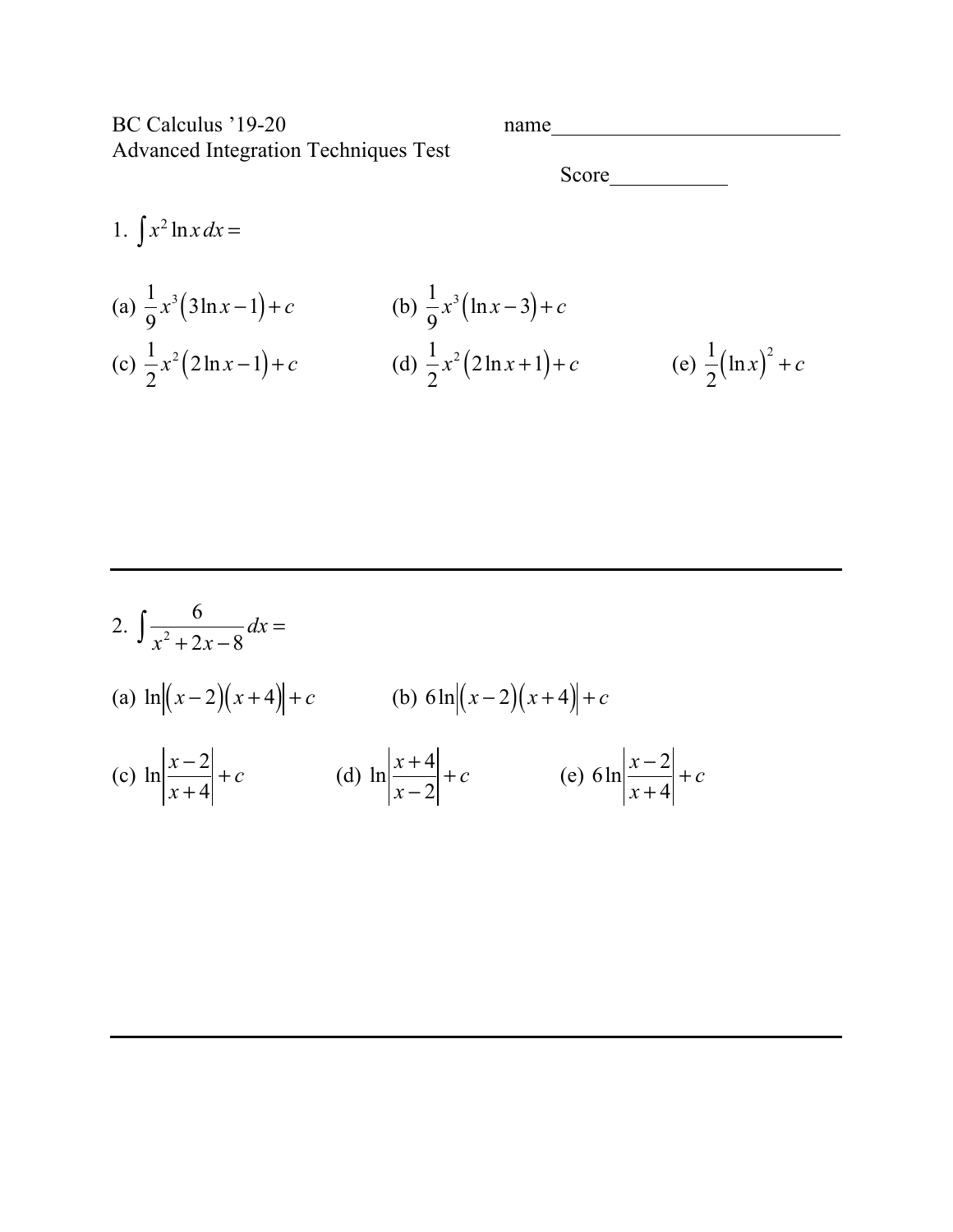3. 
$$
\int \frac{t}{t+5} dt =
$$
  
\n(a)  $\ln |t+5| + c$   
\n(b)  $\frac{t^2}{2} \ln |t+5| + c$   
\n(c)  $t-5 \ln |t+5| + c$   
\n(d)  $-5 \ln |t+5| + c$   
\n(e)  $t+5 \ln |t+5| + c$ 

4. The growth rate of a population  $y(t)$  of dolphins is modeled by the logistic growth equation  $\frac{dy}{dx} = \frac{y}{2}(120 - y)$ . If  $y(0) = 30$ , which of these describes the future behavior of the population?  $\frac{dy}{dt} = \frac{y}{2} (120 - y)$ . If  $y(0) = 30$ 

- a) The population will increase towards 60 dolphins
- b) The population will increase towards 120 dolphins
- c) The population will decrease towards 120 dolphins
- d) The population will decrease towards 60 dolphins
- e) None of these

5. 
$$
\int \frac{e^x}{e^{2x} + 49} dx =
$$
  
\n(a)  $\frac{1}{7} \tan^{-1} \left( \frac{e^x}{7} \right) + c$   
\n(b)  $\frac{1}{7} \tan^{-1} \left( \frac{\sqrt{e^x}}{7} \right) + c$   
\n(c)  $\frac{1}{14} \ln \left| \frac{e^x - 7}{e^x + 7} \right| + c$   
\n(d)  $\frac{1}{2} \ln \left| e^{2x} + 49 \right| + c$   
\n(e)  $\frac{1}{14} \tan^{-1} \left( \frac{e^x}{7} \right) + c$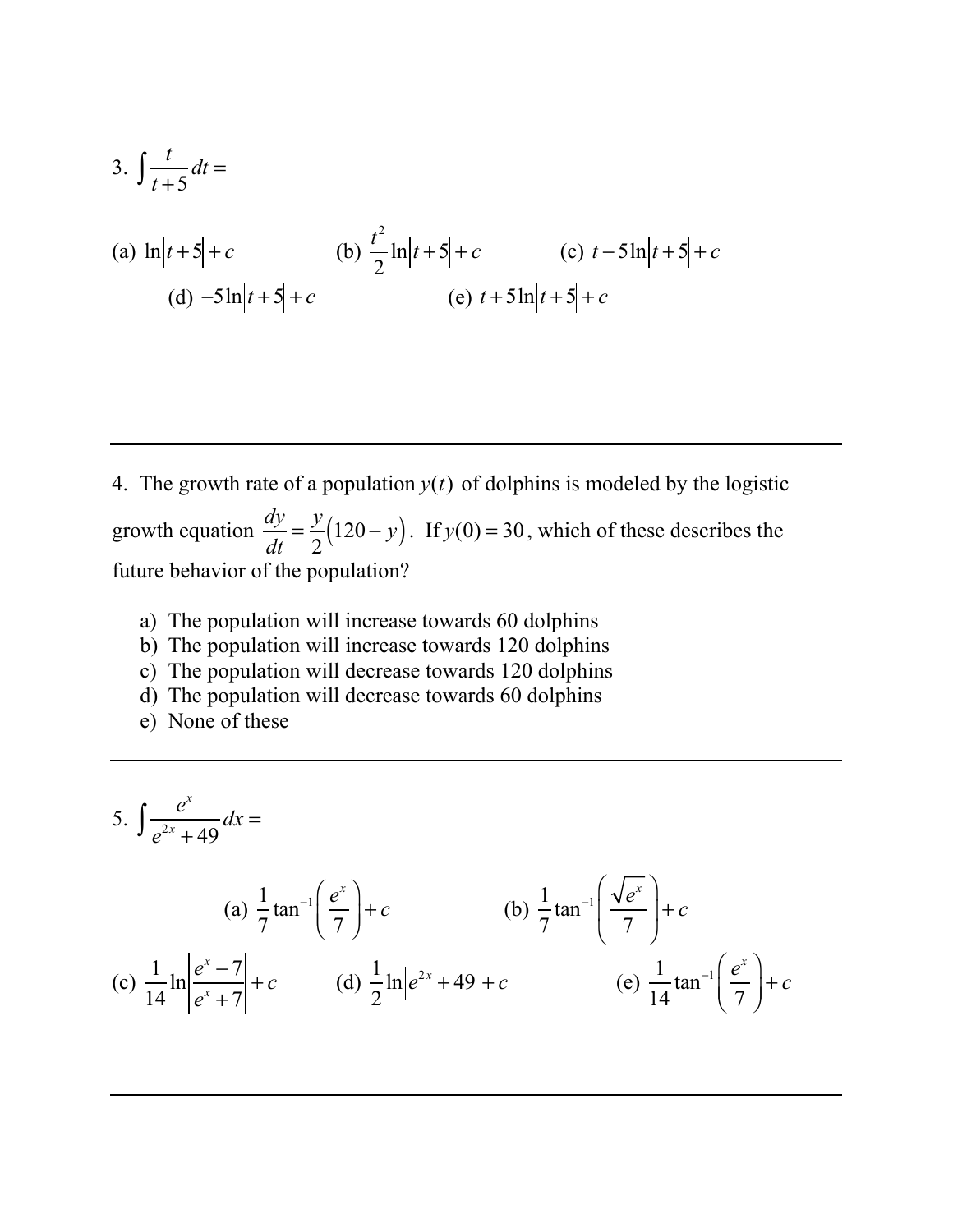6. What is the solution curve to the logistic growth equation given that  $y(0) = 20$ ?  $\frac{dy}{dt} = 10y \left(1 - \frac{y}{100}\right)$  $\sqrt{}$  $\overline{\mathcal{N}}$ ⎞  $\overline{a}$ 

(a) 
$$
y = \frac{100}{1 + 4e^{-0.1t}}
$$
 (b)  $y = \frac{100}{1 + 4e^{10t}}$  (c)  $y = \frac{100}{1 + 4e^{-10t}}$   
(d)  $y = \frac{100}{1 + 20e^{-10t}}$  (e)  $y = \frac{100}{1 + 20e^{-0.1t}}$ 

7. 
$$
\int \frac{6}{(2k-1)^2 - 9} dk =
$$
  
\n(a) 
$$
\frac{1}{2} \ln \left| \frac{2k-4}{2k+2} \right| + c
$$
  
\n(b) 
$$
\ln \left| \frac{2k-4}{2k+2} \right| + c
$$
  
\n(c) 
$$
\ln \left| \frac{2k-10}{2k+8} \right| + c
$$
  
\n(d) 
$$
\tan^{-1} \left( \frac{2k-1}{3} \right) + c
$$
  
\n(e) 
$$
2 \tan^{-1} \left( \frac{2k-1}{3} \right) + c
$$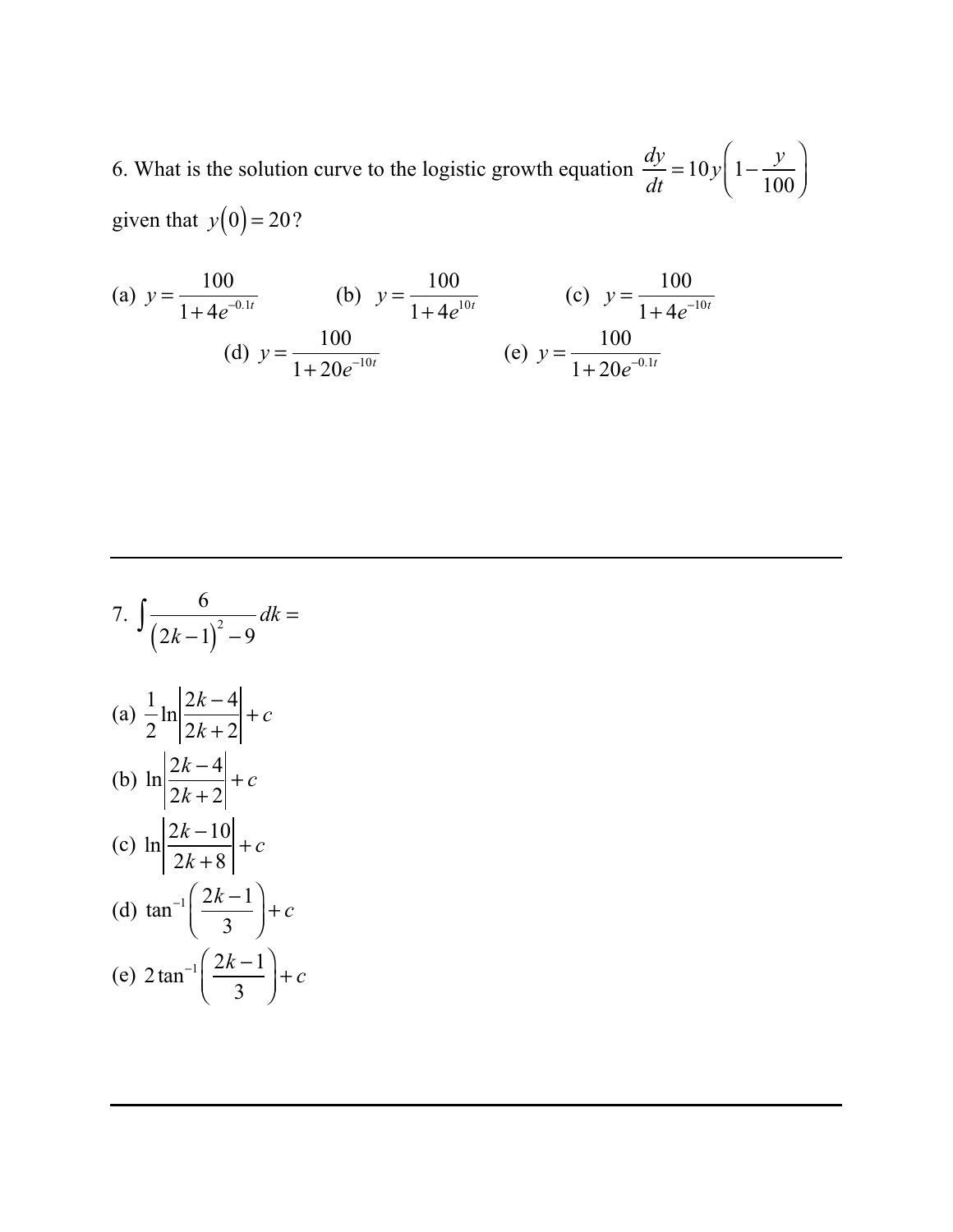8. Which of the following statements are **false**?

I. 
$$
\int \frac{1}{x\sqrt{16-x^2}} dx = \sec^{-1}\frac{x}{4} + c
$$

II. 
$$
\int \cot x \, dx = \ln|\sin x| + c
$$

III. 
$$
\int \left(\frac{2e^x + 1}{e^x}\right) dx = 2x + \ln|e^x| + c
$$

- a) I only b) II only c) III only
- d) I and II only e) I and III only f) I, II, and III

9. What is the best method to integrate  $\frac{1}{2} dx$ ? 5  $\int \frac{3}{x^2 + x + 5} dx$ 

- (a) Integration by Parts
- (b) Partial Fractions
- (c) U-Substitution
- (d) Complete the Square
- (e) Long Division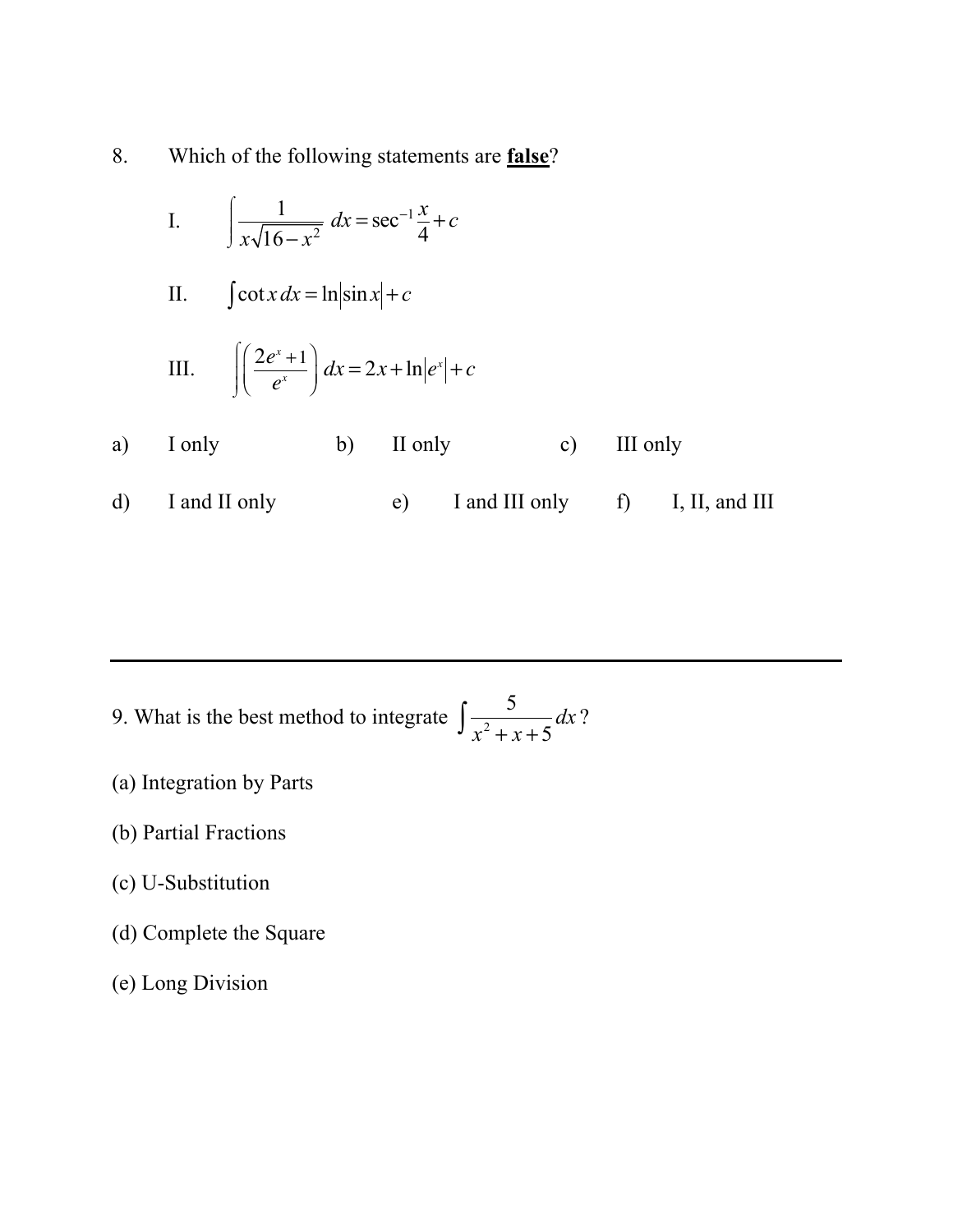BC Calculus '19-20 name Advanced Integration Techniques Test Score and second second second second second second second second second second second second second second second second second second second second second second second second second second second second second second se

1. Find the volume of the solid formed by revolving the region bounded by the x-axis,  $x = 0$ ,  $x = \frac{1}{3}$ , and  $y = \sqrt{\cos^{-1}(3x)}$  around the x-axis.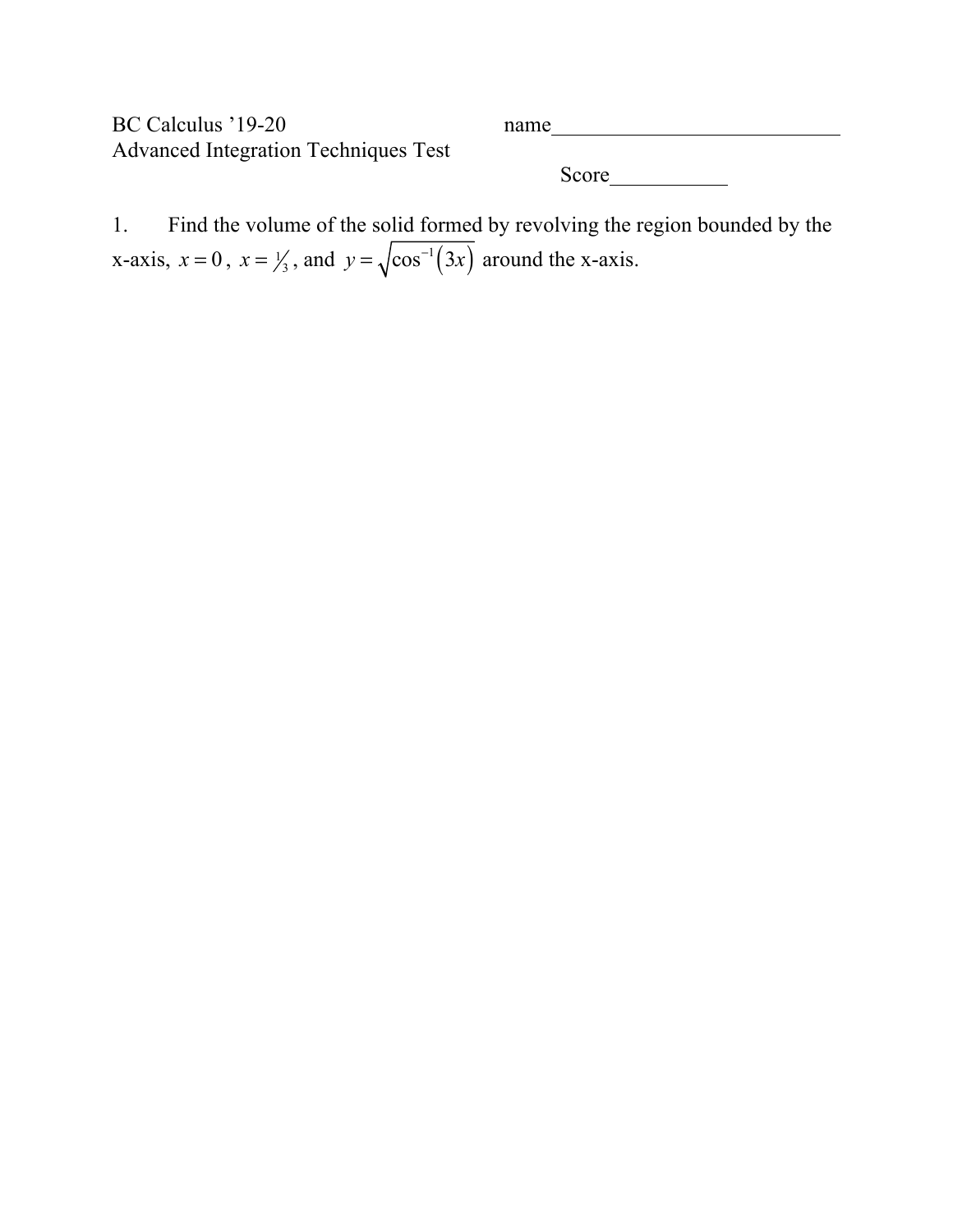## 2.  $\int \cos(6\theta) e^{2\theta} d\theta$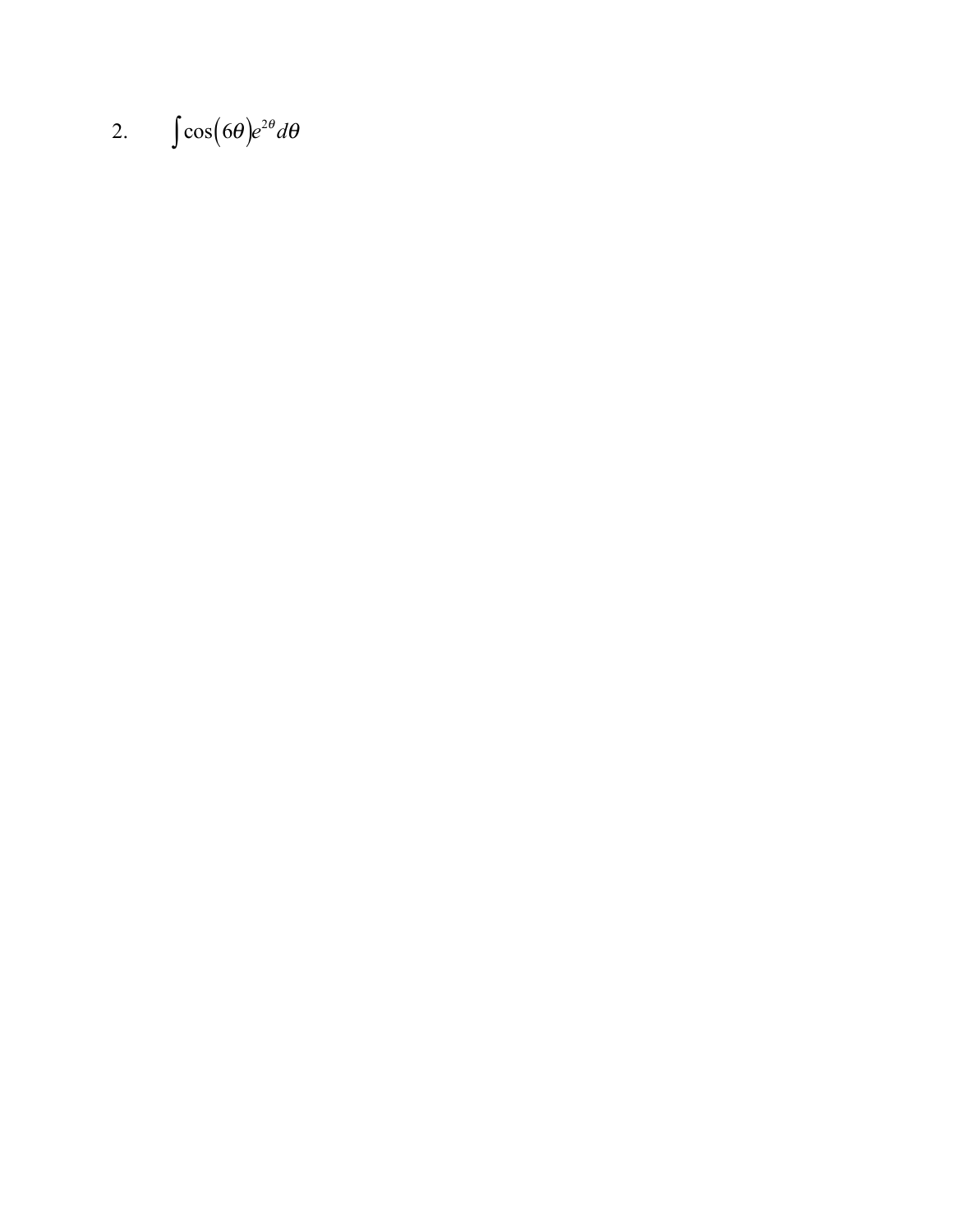$$
3. \qquad \int \frac{x+14}{2x^2-7x-4} \, dx
$$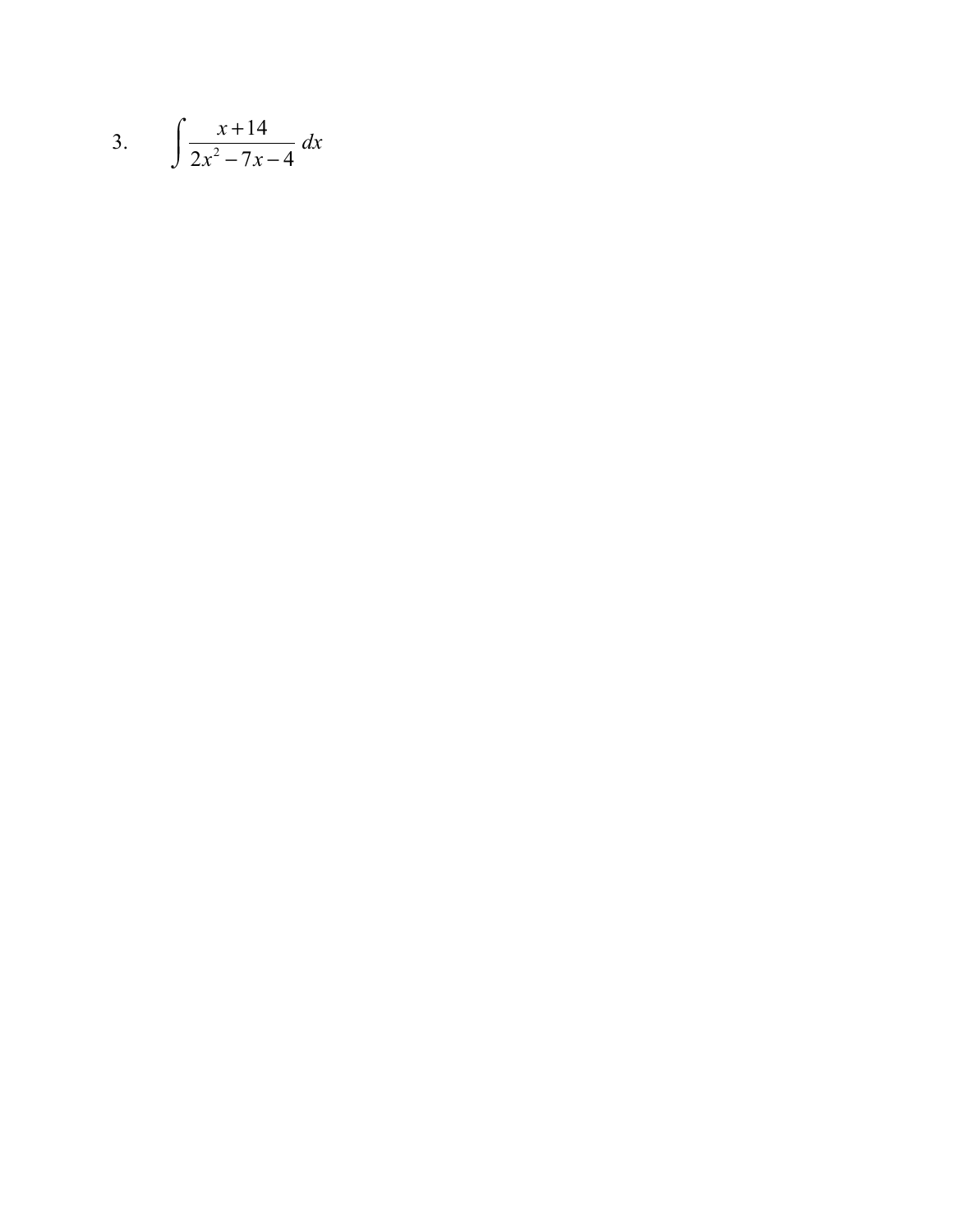4. Like stars, black holes accrete (gain) mass from solar gasses. It was always assumed that this accretion was never-ending, ultimately, black holes would swallow the universe. But the research into supermassive black holes (SMBH) by Columbia Inayoshi and Haiman seems to indicate that there is a limit to how large these black holes can get. SMBH sizes are on the scale of  $10^9 M_{suns}$  (solar masses). For simplicity, we will refer to these units as Kellar-masses. The research seems to indicate that the size limit for SMBHs is 1000 Kellar-masses. If the growth were logistic, one model might be

$$
\frac{dM}{dt} = .256 M (1000 - M).
$$

a) If  $M(0)=10$ , how many Kellar-masses would a SMBH attain when the accretion rate was the highest?

b) If  $M(0)=10$ , state the particular solution to the logistic differential equation.

c) Further research might show the growth to be exponential rather than logistic. Assuming a new model of  $\frac{dM}{dt} = .256(1100 - M)$ , what would be  $\lim_{t \to \infty} M$ ?